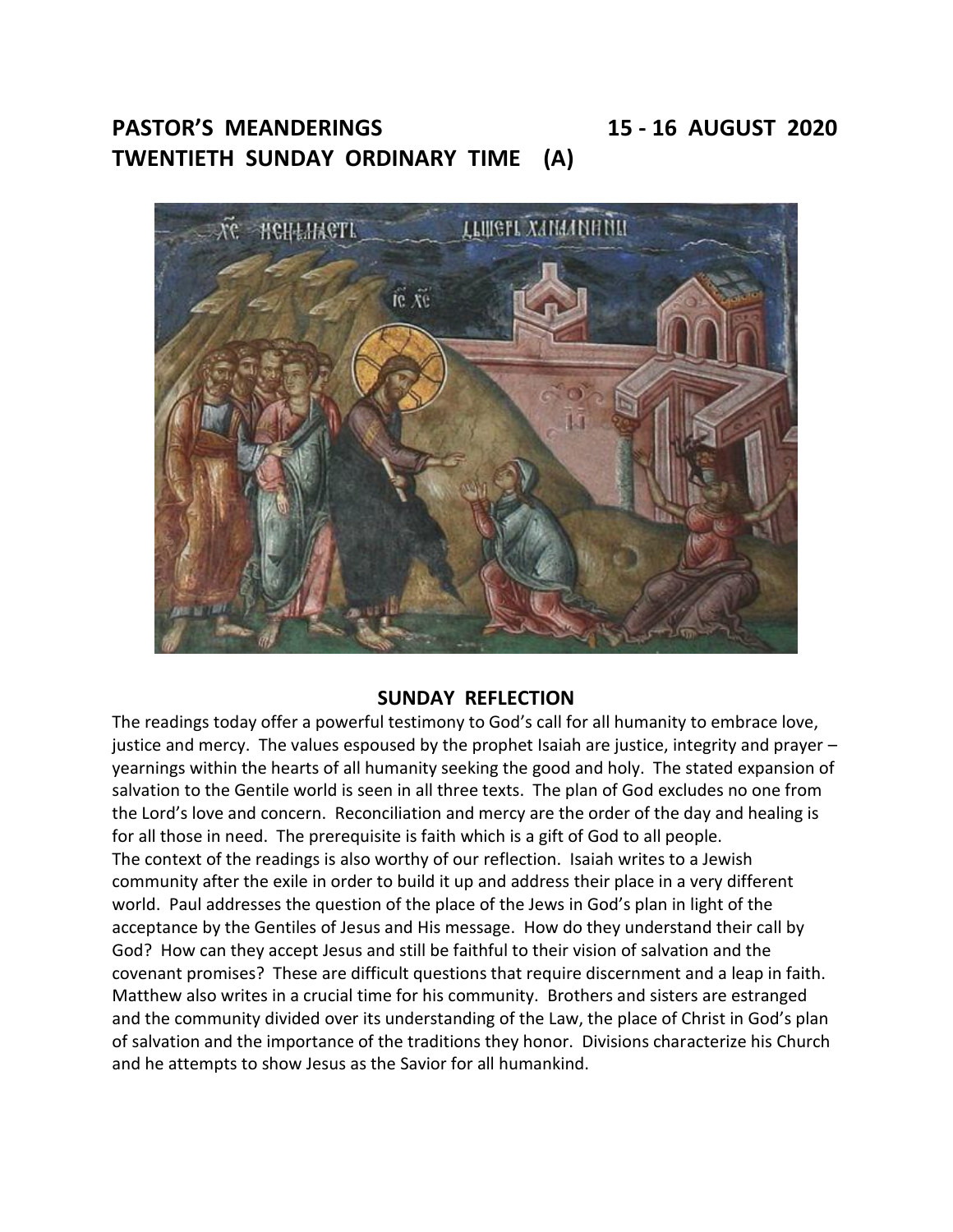These situations are not unlike those in our world and Church today. We desire justice, peace, integrity, and love in a world characterized by inequality, war, greed, and hatred. We want reconciliation when we see the divides in our churches and political systems between conservatives and progressives, as if neither side has something of truth. We fail to reinterpret time honored traditions for new times and situations as if reinterpretation means loss instead of growth. It is interesting that Jesus and Paul did just that – look at the tradition with new eyes and reshape it for the first century world. We must do no less in our period of history. The liturgy also reminds us of the need to accept diversity and to search for unit  $y$  in a complex world and Church. Diversity is enriching. It does away with hierarchies and searches for equality and unity. Can we make a difference in our communities by changing our thinking and our approach to those who appear different than ourselves? The writings offer a blueprint for unity and we are called to apply the lessons to our own lives. However, we need openness and courage to forge a future that will give hope to our Church and our world.

**STEWARDSHIP:** In today's second reading, St. Paul tells the Romans, "God's gifts and His call are irrevocable." To what is God calling me today? What gifts are mine to share?

# **READINGS FOR THE TWENTY-FIRST SUNDAY 23 AUG '20**

**Is. 22:19-23:** Through the prophet Isaiah the Lord entrusts to Elakim the key of the House of David.

# **Rom. 11:33-36:**

We all try to imagine God, we all have images of God in our heads. But Paul now reminds us of a basic truth: God is always greater; God is greater than everything we can imagine. **Mt. 16:13-20:** Simon Peter proclaims that Jesus is the Christ, the Son of the living God: Jesus confirms Peter as the rock on which He will build His Church, assigning to him the keys of the kingdom of heaven. Therefore, this gospel poses a question to each church and each believer: who do we, as disciples, believe Jesus to be?

# **THE MASS**

The Second Vatican Council defines the sacred liturgy, and particularly the Holy Mass, as the "source and summit" of our faith. But how? Why do Catholics celebrate the Mass? To answer these questions, we will need to ask an even more fundamental one: "Why did God become man?"

If you were to ask the average Christian why Jesus came into the world, they would most likely respond, "To save us from our sins." Although this answer is not incorrect, it is incomplete. The forgiveness of ours sins is a consequence of Christ's mission, not its sole objective. In order to arrive at the real reason for Jesus' incarnation — meaning his "becoming flesh and dwelling among us" (Jn 1:14) — we need to read St. Paul's second letter to the Corinthians: "If anyone is in Christ, he is a new creation. The old order has passed away; now all is new! All this has been done by God, who has reconciled us to himself through Christ and has given us the ministry of reconciliation" (2 Cor 17-18).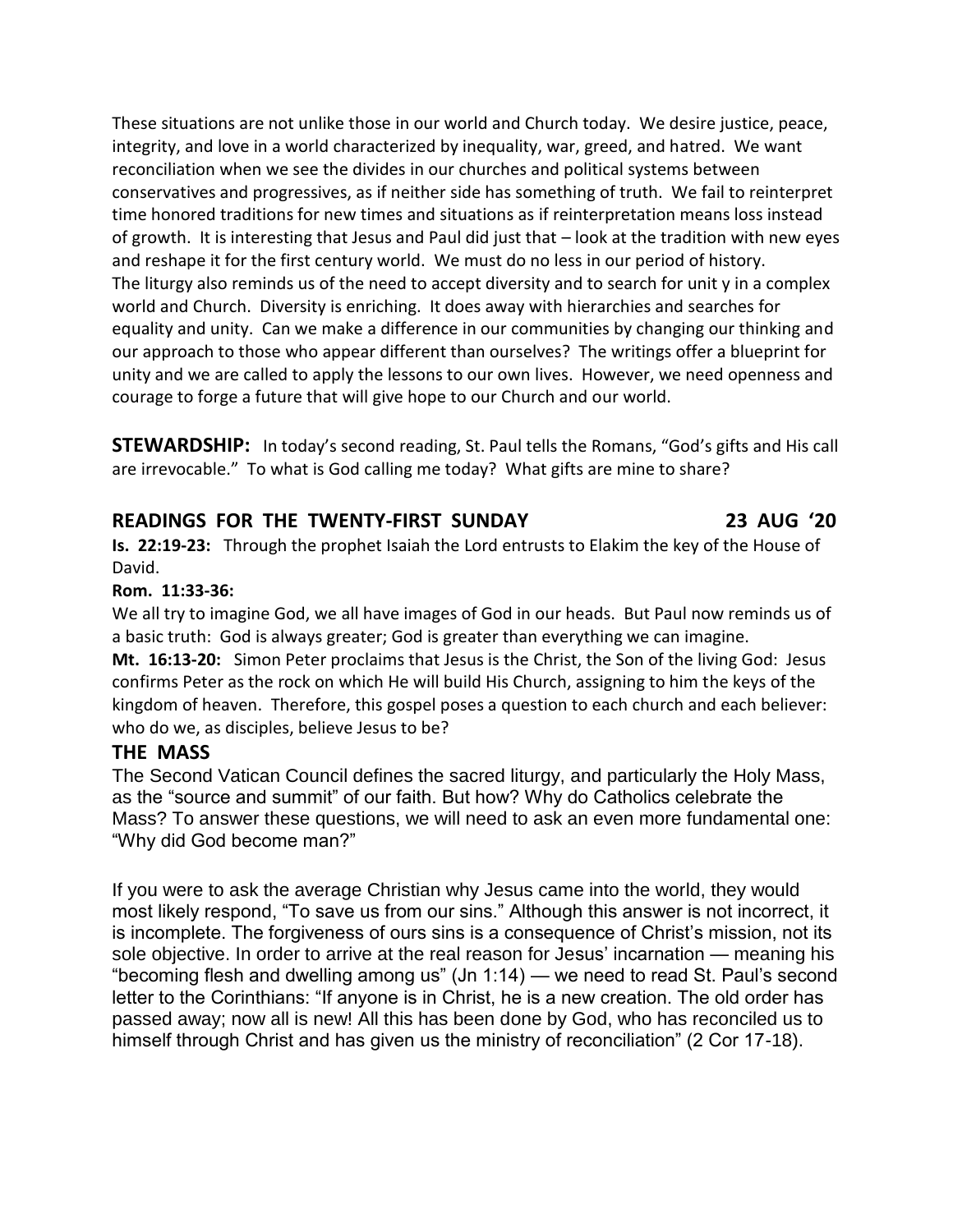Before all else, Jesus comes to reconcile humanity, and indeed all of creation, with the Father. The word "reconciliation" is comprised of three Latin words: *re, con* and *cilia*. The combination of the first two words *recon* means "to come back together." *Cilia* is the Latin word for "eyelash." To be "reconciled," therefore means to be eyelash-to-eyelash with God, to be brought into such a profound intimacy that your eyelashes are touching each other. This was the level of intimacy that God desired with Adam in the beginning. Yet, we know what happened. Adam sinned; humanity turned its back on God and looked towards the ego for consolation. Thus, Adam is banished from the Garden of Eden and an angel is placed to guard its entrance.

St. Ephraim the Syrian sees the Garden of Eden as a symbol of humanity's closeness with God. True paradise is not so much a place as a relationship. To live in bliss is to dwell with the Lord. Sin makes such a relationship untenable. Yet, it is not hopeless. There is someone who can move the angel from his sentry, one who is spoken about in the first prophecy ever proclaimed in sacred scripture: "I will put enmity between you and the woman, and between your offspring and hers; he will crush your head, and you will strike his heel" (Gen 3:15).

The Church fathers recognized this prophecy as a *proto-evangelium*, a "prelude to the Gospel." Jesus Christ is the fruit of the woman — the Blessed Virgin Mary — whose enmity will crush the head of sin and death. It is this connection between the prophecy of Genesis chapter 3 and the birth of Christ that led the ancient Church to refer to Jesus as the "New Adam": "For since death came through a human being, the resurrection of the dead came also through a human being. For just as in Adam all die, so too in Christ shall all be brought to life" (1 Cor 15:21-22).

Before all else, God becomes man in order to reconcile the fall of Adam and reestablish the communion he lost through sin. This can only be accomplished by death. The Savior must die. He must eat the rancid fruit of humanity's sinfulness in order to redeem it from the inside out. In so doing, death loses its force and now becomes merely a passage to everlasting life. Finally, He must give His people a way to share in His passion, death and resurrection. He must leave us a means by which to enjoy the communion that was wrought by Calvary. Cue the Mass.

# **DAILY SCRIPTURE REFLECTIONS TWENTIETH WEEK 17 -22 AUGUST**

# **Do You Want to be Rich?**

### **Monday 17 August**

"If you wish to be perfect, go, sell what you have and give to the poor, and you will have treasure in heaven. Then come, follow me." When the young man heard this statement, he went away sad, for he had many possessions. (Mt. 19:21-22)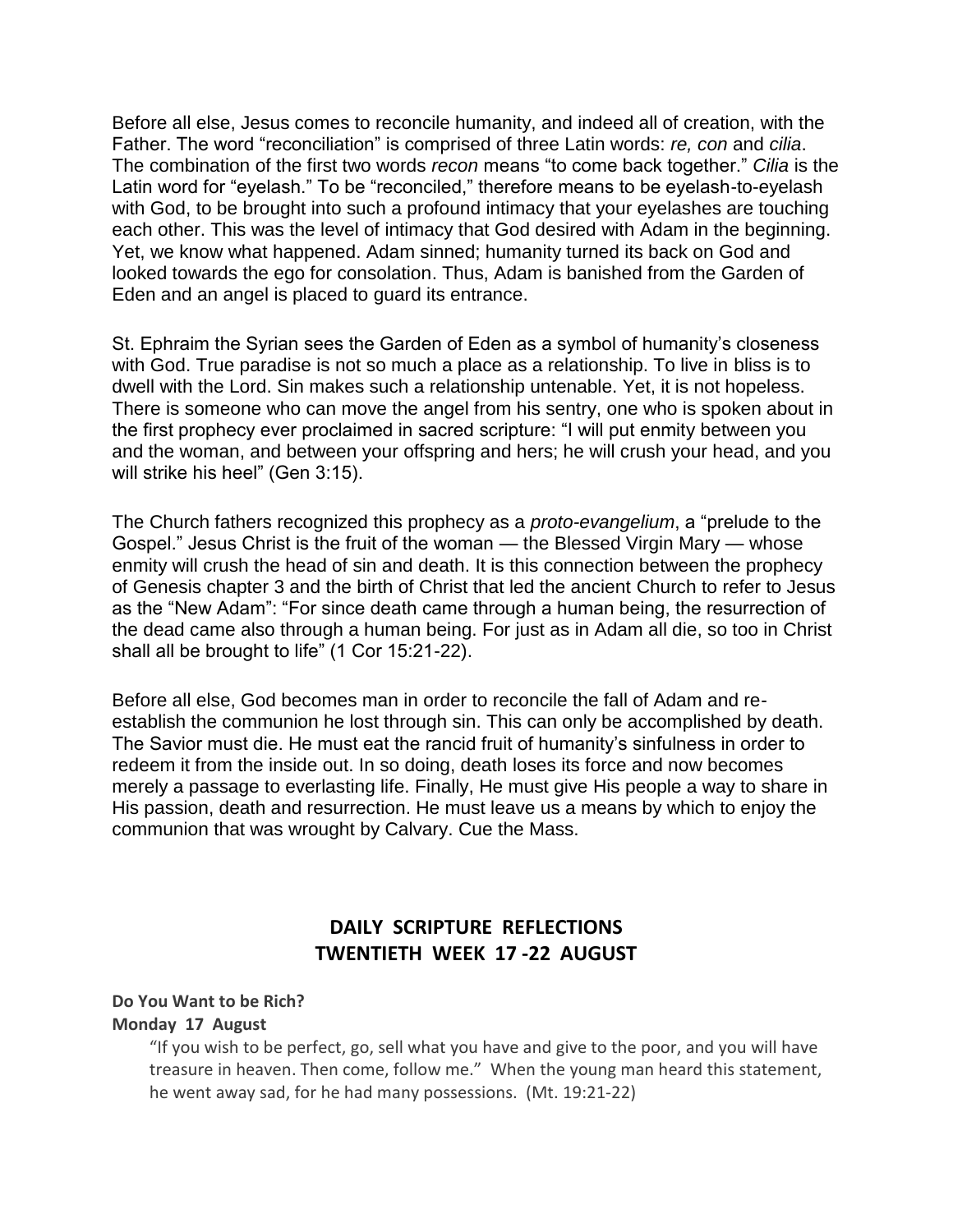Thank goodness that Jesus did not say this to you or me! Right? Or did He? Does this apply to all of us if we wish to be perfect? The answer may surprise you.

True, Jesus does call some people to literally sell all their possessions and give them away. For those who answer this call, they discover great freedom in their detachment from all material belongings. Their vocation is a sign to all of us of the radical interior calling we each have been given. But what about the rest of us? What is that radical interior calling given to us by our Lord? It's a calling to spiritual poverty. By "spiritual poverty" we mean that each and every one of us is called to detach from the things of this world to the same extent as those called to literal poverty. The only difference is that one calling is both interior and exterior, and the other calling is only interior. But it must be just as radical.

What does interior poverty look like? It is a Beatitude. "Blessed are the poor in spirit," as St. Matthew says, and "Blessed are the poor," as St. Luke says. Spiritual poverty means we discover the blessing of spiritual riches in our detachment from the material enticements of this age. No, material "things" are not evil. That's why it's fine to have personal possessions. But it is quite common for us to also have a strong attachment to the things of this world. Too often we want more and more and fall into the trap of thinking that more "things" will make us happy. It's not true and we know that deep down, but we still fall right into the trap of acting as if more money and possessions will satisfy. As an old Roman catechism puts it, "He who has money never has money enough."

Reflect, today, upon the clear calling you have received to live in this world without becoming attached to the things of this world. Possessions are only a means to the end of living a holy life and fulfilling your purpose in life. That will mean you have what you need, but it will also mean that you strive to avoid excess and, especially, avoid interior attachment to worldly possessions. Lord, I freely renounce all I have and own. I give it to You as a spiritual sacrifice. Receive all I have and help me to use it only in the way You so desire. In that detachment may I discover the *true riches You have for me. Jesus, I trust in You.*

#### **Being First!**

#### **Tuesday 18 August**

"But many who are first will be last, and the last will be first." (Mt. 19:30) This little line, tucked in at the end of today's Gospel, reveals much. It reveals a contradiction between worldly success and eternal success. So often we seek out worldly success and fail to seek the riches that last for eternity.

Let's start with the "many who are first." Who are these people? To understand this we must understand the difference between the "world" and the "Kingdom of God." The world refers to a purely vain popularity within any given culture. Success, prestige, vainglory, and the like accompany worldly popularity and success. The evil one is the lord of this world and will often seek to raise up those who serve his unholy will. But in so doing, many of us are enticed by and drawn to this form of notoriety. This is a problem, especially when we begin to take our identity in the opinions of others.

The "many who are first" are those whom the world elevates as icons and models of this popular success. This is a general statement that certainly does not apply to every particular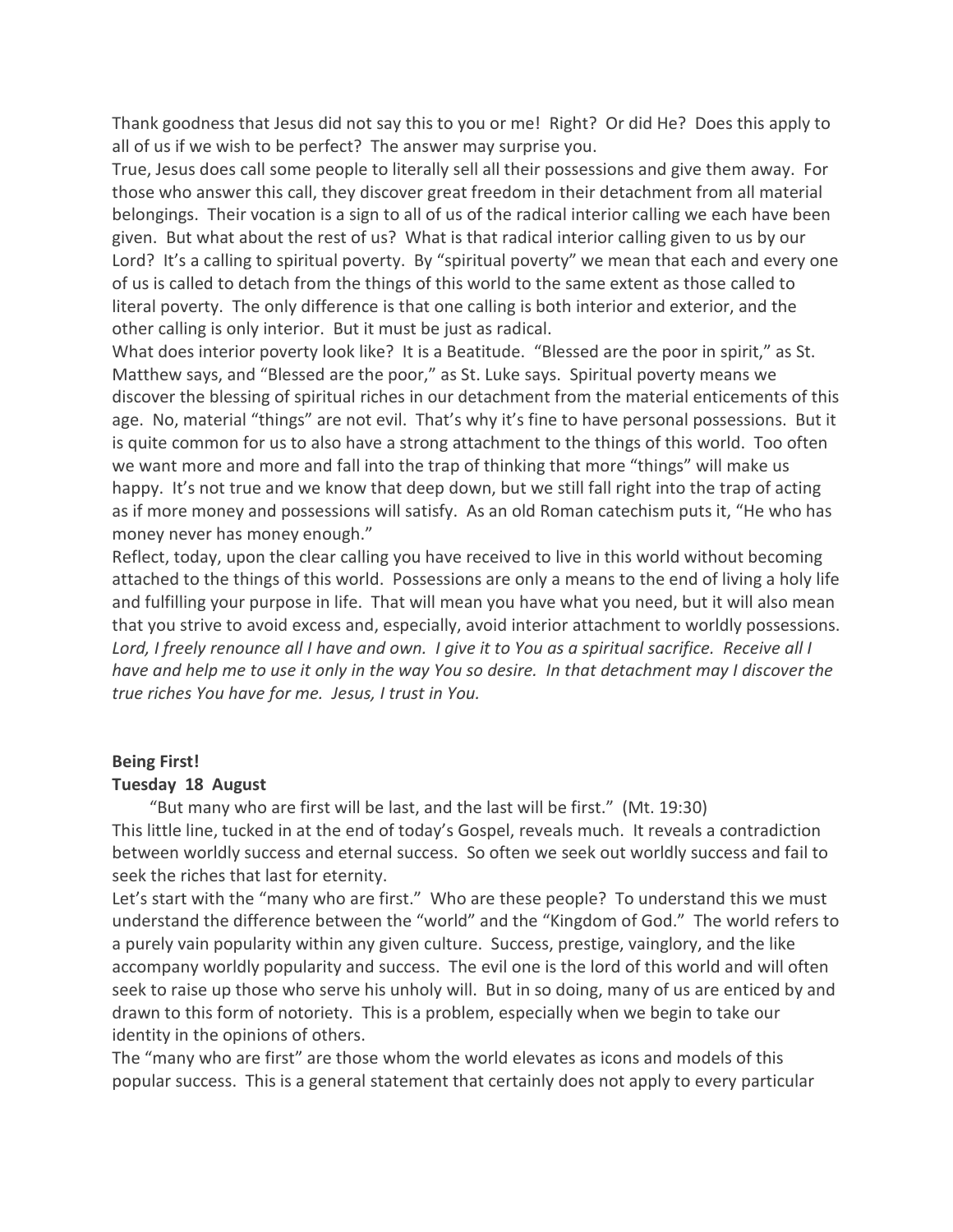situation and person. But the general tendency should be acknowledged. And according to this Scripture, those who get drawn into this life will be "last" in the Kingdom of Heaven. Contrast this with those who are "first" in the Kingdom of God. These holy souls may or may not be honored in this world. Some may see their goodness and honor them (like Saint Mother Teresa was honored), but very often they are put down and considered undesirable in a worldly way.

What's more important? What do you honestly prefer for all eternity? Do you prefer to be well thought of in this life, even if it means compromising values and the truth? Or are your eyes fixed on the truth and eternal rewards?

Reflect, today, upon the goal of building up treasure in Heaven and the eternal reward promised to those who live lives of fidelity. There is nothing wrong with being well thought of by others in this world, but you must never allow such a desire to dominate you or dissuade you from keeping your eyes on that which is eternal. Reflect upon how well you do this and seek to make the rewards of Heaven your exclusive goal.

*Lord, please help me to seek You and Your Kingdom above all else. May pleasing You and* serving Your most holy will be my one and only desire in life. Help me to shed the unhealthy *concerns of worldly notoriety and popularity, concerning myself only with what You think. I give to You, dear Lord, my whole being. Jesus, I trust in You.*

### **Gratitude Conquers Envy**

### **Wednesday 19 August St. John Eudes Priest**

"Are you envious because I am generous?" (Mt. 20:15) This line comes from the parable of the landowner who hired workers at five different times during the day. The first were hired at dawn, the second at 9 a.m., the others at noon, 3 p.m. and 5 p.m. Those hired at dawn worked about twelve hours and those hired at 5 p.m. worked only an hour. The "problem" was that the owner paid all the workers the same amount as if they all worked a full twelve hour day.

At first, this experience would tempt anyone to envy. Envy is a sort of sadness or anger at the good fortune of others. Perhaps we can all understand the envy of those who put in a full day. They worked for the full twelve hours and received their full pay. But they were envious because those who worked only an hour were treated by the landowner with much generosity receiving a full day's wage.

Try to put yourself into this parable and reflect upon how you would experience this generous action of the landowner toward others. Would you see his generosity and rejoice for those treated so well? Would you be grateful for them because they were given this special gift? Or would you, too, find yourself envious and upset. In all honesty, most of us would struggle with envy in this situation.

But that realization is a grace. It's a grace to become aware of that ugly sin of envy. Even if we are not actually put into the position of acting upon our envy, it's a grace to see that it's there within.

Reflect, today, upon whether you see any traces of envy within your heart. Can you sincerely rejoice and be filled with much gratitude at the success of others? Can you sincerely be grateful to God when others are blessed with the unexpected and unwarranted generosity of others? If this is a struggle, then at least thank God that you are made aware of this. Envy is a sin, and it's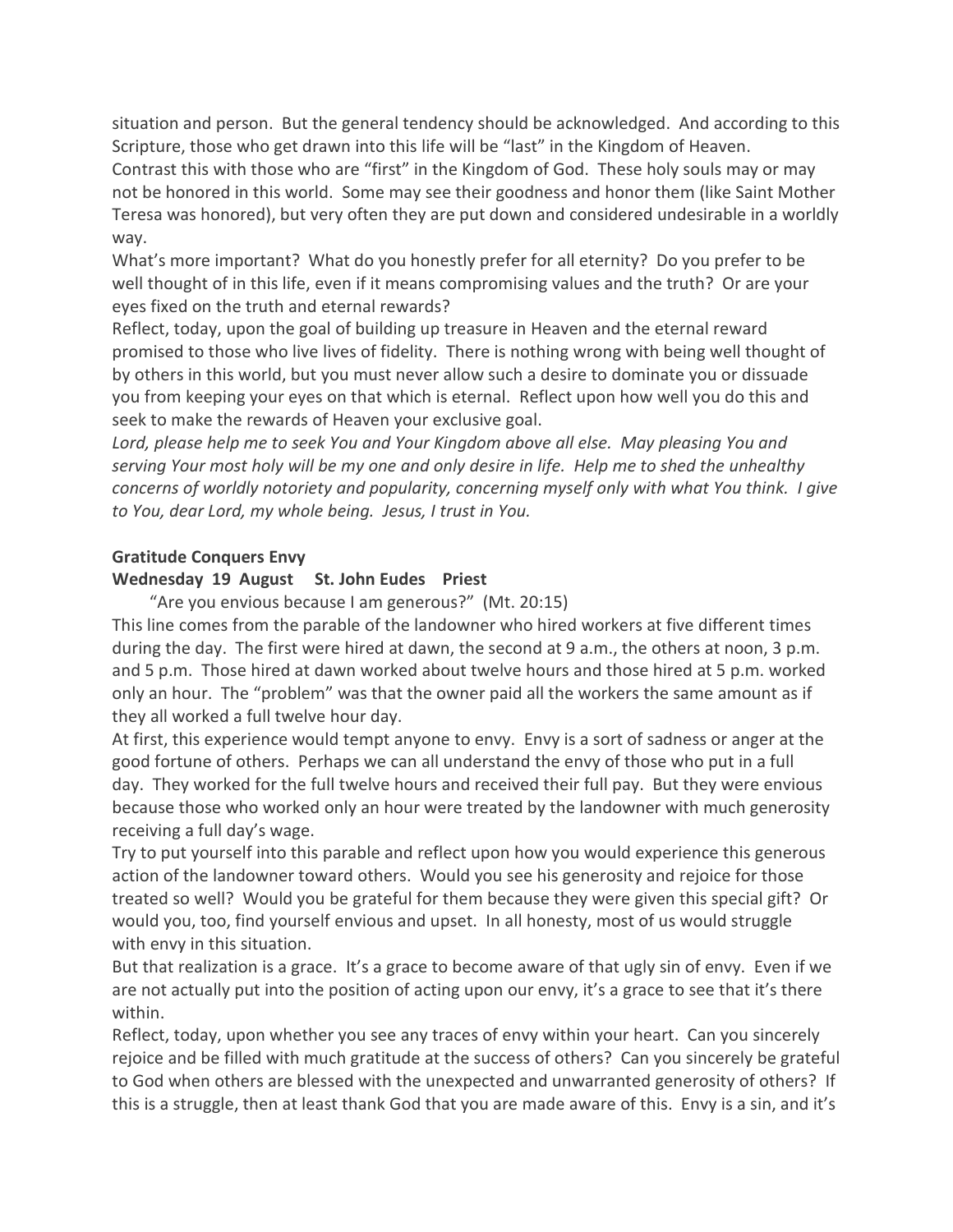a sin that leaves us dissatisfied and sad. You should be grateful you see it because that is the first step in overcoming it.

Lord, I do sin and I honestly admit I have some envy in my heart. Thank you for helping me to *see this and help me to now surrender that over. Please replace it with a sincere gratitude for the abundant grace and mercy You bestow on others. Jesus, I trust in You.*

## **Without Charity…**

### **Thursday 20 August St. Bernard Abbot, Doctor of the Church**

"The servants went out into the streets and gathered all they found, bad and good alike, and the hall was filled with guests. But when the king came in to meet the guests he saw a man there not dressed in a wedding garment. He said to him, 'My friend, how is it that you came in here without a wedding garment?' But he was reduced to silence. Then the king said to his attendants, 'Bind his hands and feet, and cast him into the darkness outside, where there will be wailing and grinding of teeth.' Many are invited, but few are chosen." (Mt. 22:10-14)

This may be quite shocking at first. In this parable the king invited many to the wedding feast of his son. Many rejected the invitation. He then sent his servants out to gather anyone who would come and the hall was filled. But when the king came in, there was one not dressed in a wedding garment and we can see what happens to him in the passage above.

Again, at first read this may be a bit shocking. Did this man really deserve to be bound hand and foot and thrown outside into the darkness where there is wailing and grinding of teeth, just because he didn't have the right clothing on? Certainly not.

Understanding this parable requires we understand the symbolism of the wedding garment. This garment is a symbol of one who is clothed in Christ and, specifically, one who is therefore filled with charity. There is a very interesting lesson to learn from this passage. First, the fact that this man was at the wedding feast means he responded to the invitation. This is an indication of faith. Therefore, this man does symbolize one who has faith. Second, the lack of a wedding garment means that he is one who has faith and believes all that God says, but has not allowed that faith to permeate his heart and soul to the point of producing true conversion and, therefore, true charity. It is the lacking of charity in the young man that condemns him.

The interesting point is that it is possible for us to have faith, but to lack charity. Faith is believing what God reveals to us. But even the demons believe! Charity requires we embrace that will interiorly and let it transform our lives. This is an important point to understand because sometimes we can struggle with this same situation. At times we can find we believe on the level of faith, but are not living it. Both are required for a life of authentic holiness. Reflect, today, upon both your faith in all that God has spoken, and the charity that this hopefully produces in your life. Being a Christian means you let your faith sink from your head down to your heart and will.

Lord, may I have deep faith in You and in all that You have spoken. May that faith sink into my *heart producing love of You and others. Jesus, I trust in You.*

## **Being All In! Friday 21 August St. Pius, X, Pope**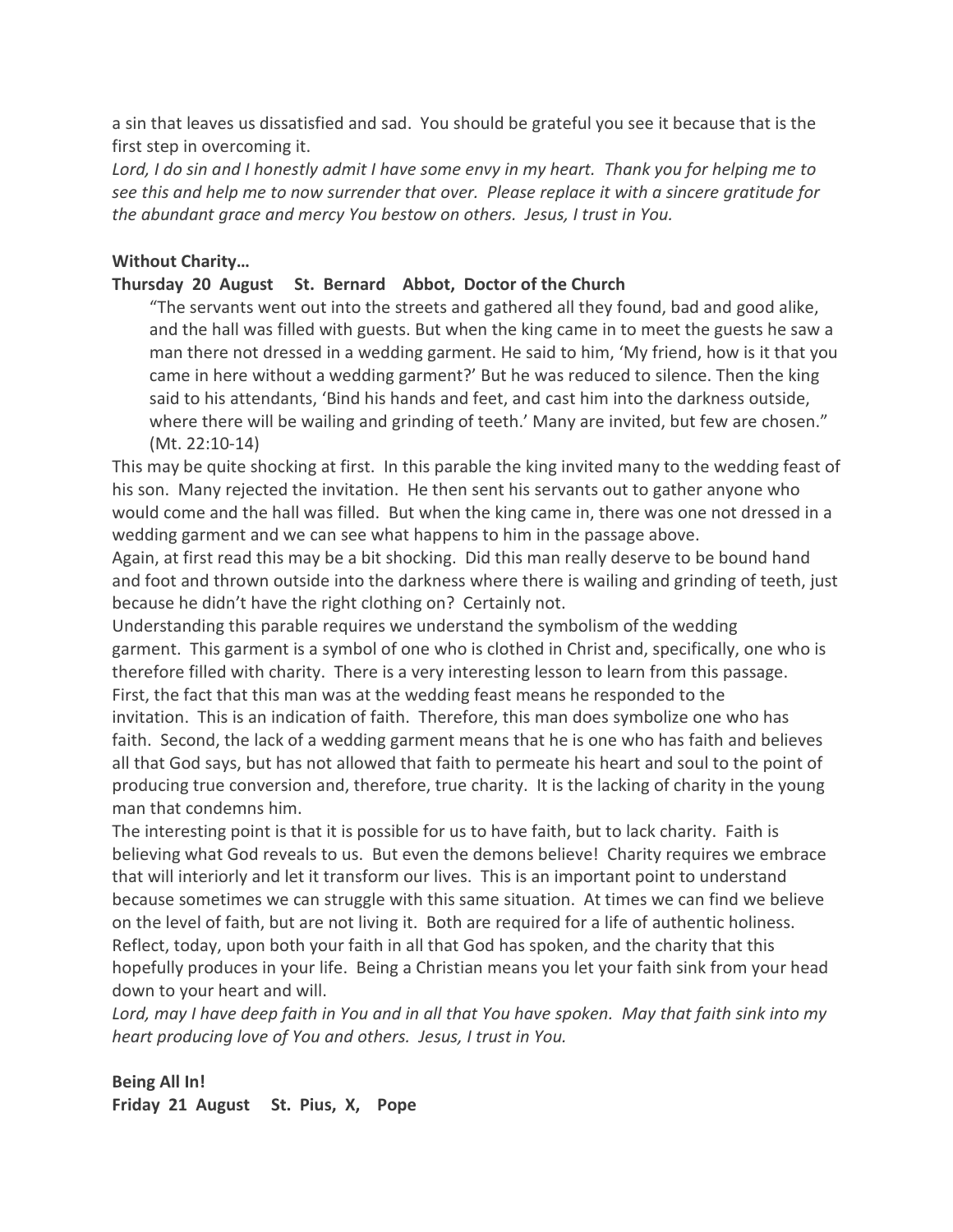When the Pharisees heard that Jesus had silenced the Sadducees, they gathered together, and one of them, a scholar of the law, tested him by asking, "Teacher, which commandment in the law is the greatest?" He said to him, "You shall love the Lord, your

God, with all your heart, with all your soul, and with all your mind." (Mt. 22L34-37) "With your heart, with your soul, and with your mind." In other words, with your whole being! What does this depth of love look like practically speaking? It's easy for this to become a lo fty thought or sermon of words, but it's challenging to let this thought or sermon become a testimony of our actions. Do you love God with your whole being? With every part of who you are? What does that mean exactly?

Perhaps this depth of love will manifest itself in many ways, here are a few qualities of this love that will be present:

1) Entrustment: Entrustment of our lives to God is a requirement of love. God is perfect and, therefore, loving Him requires that we see His perfection, understand this perfection, and act in accordance with it. When we see and understand who God is, the effect is that we must trust Him completely and without reserve. God is all-powerful and all-loving. An all-powerful and all-loving God must be trusted to an unlimited extent.

2) Interior fire: Entrustment of ourselves will set our hearts on fire! This means that we will see the Holy Spirit do amazing things within our souls. We will see God acting and transforming us. It will be more than what we could ever do to ourselves. God will take charge and do great things in us, transforming our lives, just as a blazing fire becomes all consuming.

3) Actions beyond your ability: The effect of a blazing fire of the Holy Spirit within us is that God will do great things in the lives of those around us through us. We will witness God at work and be amazed at what He does. We will witness first hand His amazing power and transforming love and it will happen through us. What a gift!

Reflect, today, upon your total love of God. Are you all in? Are you completely committed to serving our Lord and His holy will? Don't hesitate. It's worth it!

*Lord, help me to love You with my whole heart, mind, soul and strength. Help me to love You with my whole being. In that love, I pray You transform me into Your instrument of grace. Jesus, I trust in You!*

#### **Our Blessed Mother**

#### **Saturday 22 August The Queenship of the Blessed Virgin Mary**

"The scribes and the Pharisees have taken their seat on the chair of Moses. Therefore, do and observe all things whatsoever they tell you, but do not follow their example. For they preach but they do not practice. They tie up heavy burdens hard to carry and lay them on people's shoulders, but they will not lift a finger to move them. All their works are performed to be seen. They widen their phylacteries and lengthen their tassels. They love places of honor at banquets, seats of honor in synagogues, greetings in marketplaces, and the salutation 'Rabbi.'" (Mt. 23:2-7)

Saturdays are traditionally dedicated to the honor of our Blessed Mother. What a contrast there is between the Pharisees and our Blessed Mother, Queen of Heaven and Earth! First, we start with the Pharisees. They were continually condemned by Jesus for their pride and self-righteousness. They spoke prayers to themselves, sought out places of honor, demanded the respect of others and were completely self-consumed. Jesus' continual